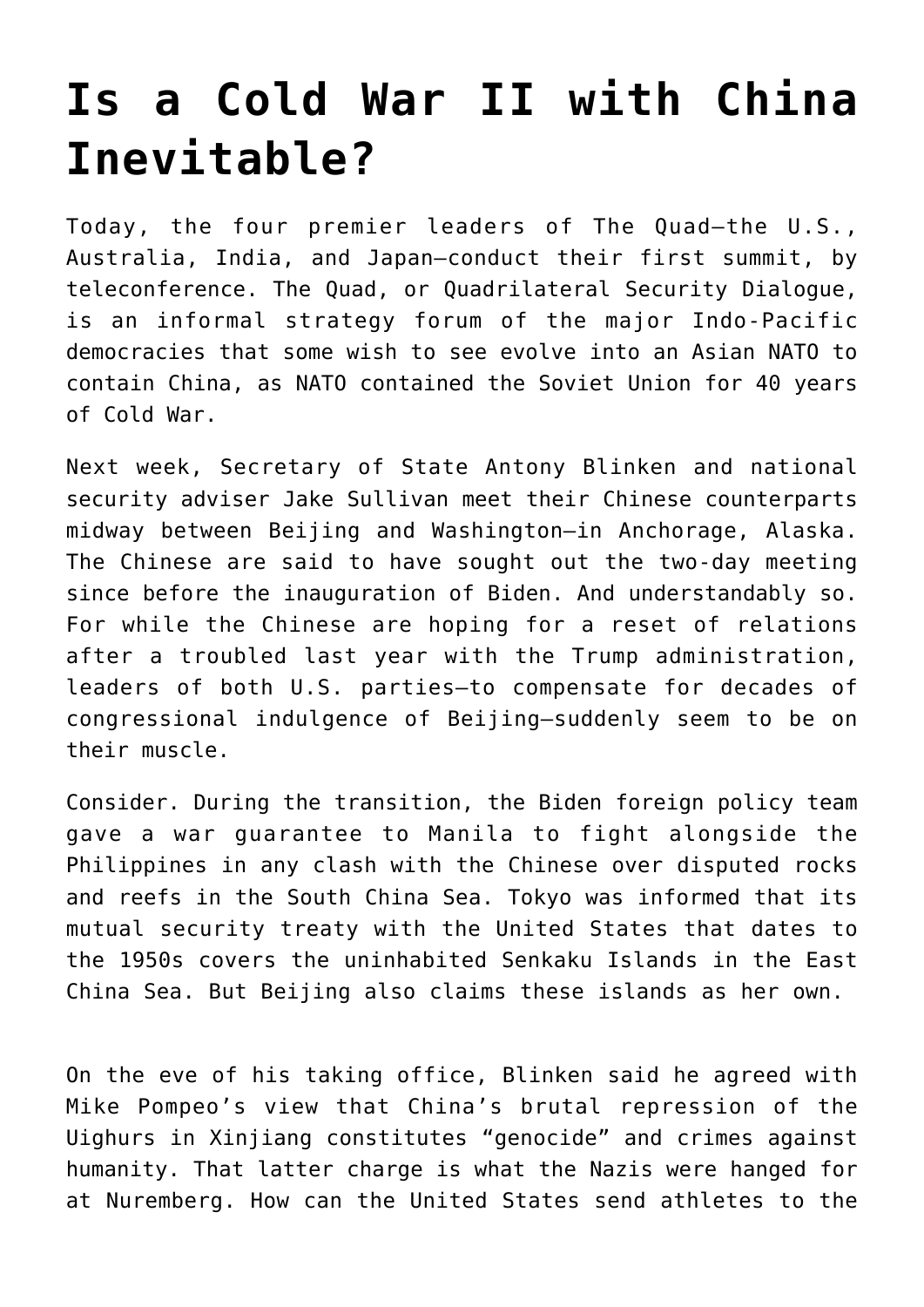2022 Winter Olympics in Beijing, if the Chinese are still crushing Hong Kong and committing crimes against humanity in western China that compare to the worst Nazi crimes of World War II?

Testifying before Congress this week, four-star Admiral Phil Davidson, retiring commander of the Indo-Pacific, called for new defensive missiles to protect Guam against Chinese DF-21 and DF-26 missiles. China calls these missiles "Guam killers." The admiral also called for the U.S. to develop intermediaterange missiles that can be fired from Guam and allied territory closer to China. Describing the need for offensive missiles to hit Chinese targets, Davidson said, "If I can't score some runs, I can't win the game."

Addressing Taiwan, Davidson said: "Over the past year, Beijing has pursued a coordinated campaign of diplomatic, information, economic, and—increasingly—military tools to isolate Taipei from the international community and if necessary compel unification with the (Peoples Republic of China.)"

Chinese warplanes have lately flown in formation toward the island of 25 million, which Beijing claims as its national territory—a claim President Nixon seemed to concede in the Shanghai Communique after his Peking summit of 1972. "Our commitment to Taiwan is rock-solid," was how the Biden State Department answered China's aggressive moves.

If we don't establish rules of the road for U.S. and Chinese ships and planes in the East and South China Sea and Taiwan strait, how do we indefinitely avoid the kind of collision that could turn into a shooting war? In this widening and deepening confrontation, China is not backing down. She makes no apologies for the crackdown in Hong Kong or the concentration camps of the Uighurs. She continues to stonewall about how the coronavirus escaped from Wuhan to kill 500,000 Americans and many times that number worldwide.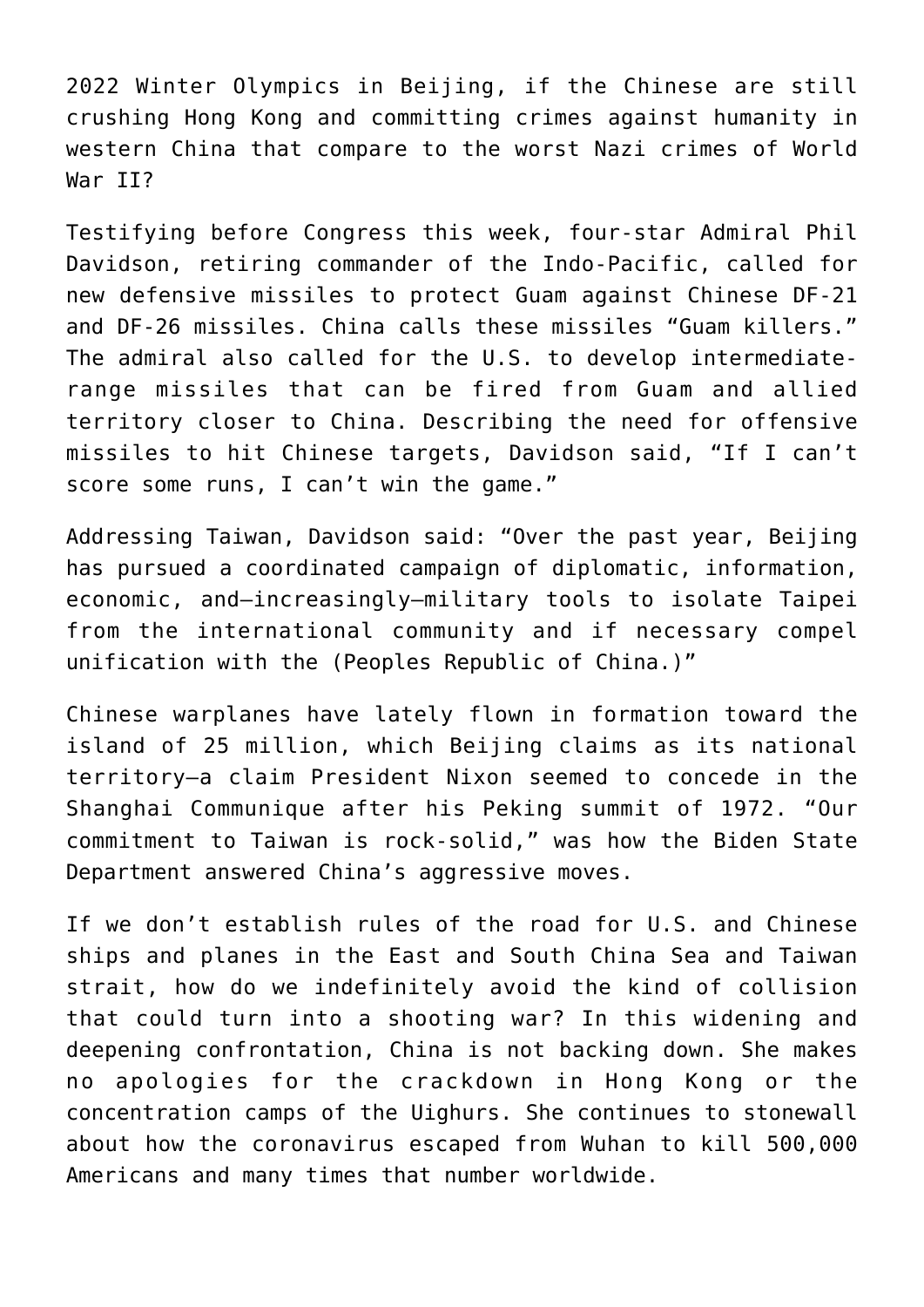Meanwhile, Chinese bombers, fighters, warships, and patrol boats approach closer and closer to planes, vessels, and territory of America and her friends and allies. Nor has China surrendered a rock or reef or shoal in the South or East China Sea.

Last week, Blinken called China the "biggest geopolitical test of the 21st century," the only country able "to seriously challenge the stable and open international system." And in America, whatever your political party, "standing up to China" seems to be a winning posture. But where is all this going? Where does all this end?

Beijing is not apologetically but proudly Communist. It believes its system has been proven superior in this century. It does not believe in an equality of ideologies, religions, or peoples. It openly rejects American democracy as a failed and failing system, and rejects any suggestion of American primacy in creating a "rules-based international order." And if it continues to grow in real and relative terms for the next two decades as it did in the last two decades—given that China has four times the population of the United States—it could emerge not only as the dominant power in Asia and the Indo-Pacific but in the world.

And what can we do to assure that does not happen—short of a war that could be disaster to us both, as World War II was for the British as well as the Germans. How do we decouple from a country that provides necessities of national life—such as pharmaceuticals—for our people?

COPYRIGHT 2021 CREATORS.COM

*Dear Readers,*

—